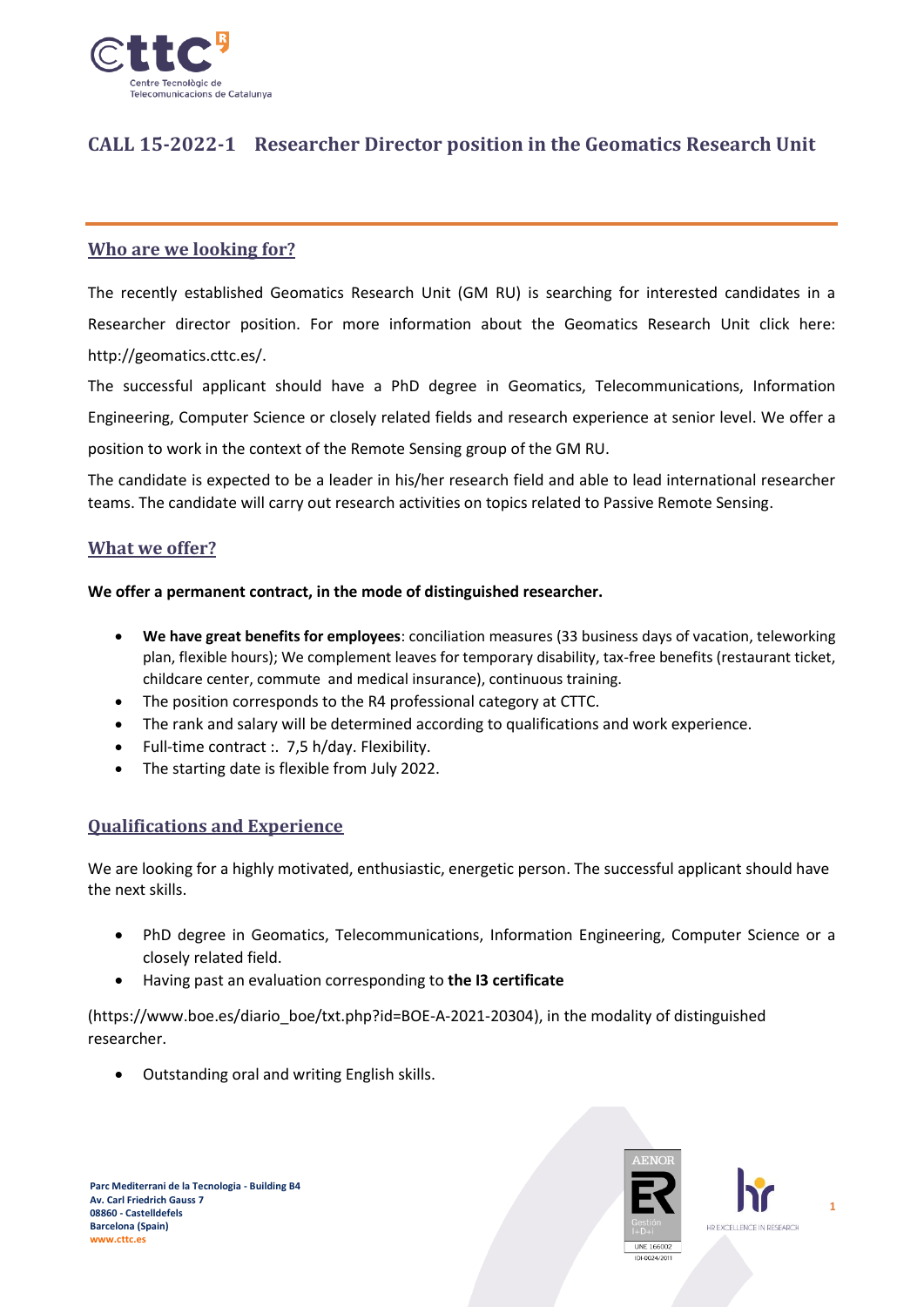

- Publications with a high number of citations or impact.
- Proven experience in the scientific promotion, management and leadership of R&D projects that are attractive to other researchers with similar reputations.
- Proven ability to guarantee the long-term funding of research projects based on his/her scientifictechnical reputation.
- Long list of persons trained under his/her supervision or management.
- Excellent communication abilities and relations with the research community, especially in the production sector.
- Development of a strategic vision of the future in the research area.
- Good knowledge of Active Remote Sensing.
- Experience with space-borne Differential SAR interferometry.
- Experience with ground-based SAR and RAR.

#### **Other skills that are valuable, but not mandatory are:**

- Experience from participating in national and international research projects with partners from academia and industry.
- Experience in international research centres.
- Career distinctions.

# **How to apply?**

All applications must include:

- 1. Full CV, including a list of publication
- 2. PhD degree
- 3. I3 certificate
- 4. Cover letter stating the motivation and suitability of the candidate.

The application documents must be submitted in pdf format through this online application.

\*ONLY APPLICATIONS VIA WEB <https://www.cttc.cat/talent/careers/job-openings/> WILL BE TAKE IN CONSIDERATION.\*

*CTTC offers and promotes a diverse and inclusive environment and welcome applicants regardless of age, disability, gender, nationality, race, religion, or sexual orientation.*

*CTTC seeks to increase the number of women in those areas where they are underrepresented and therefore explicitly encourages women to apply. CTTC is committed to increasing the number of individuals with disabilities in its workforce and therefore encourages applications from such qualified individuals.*



**2**